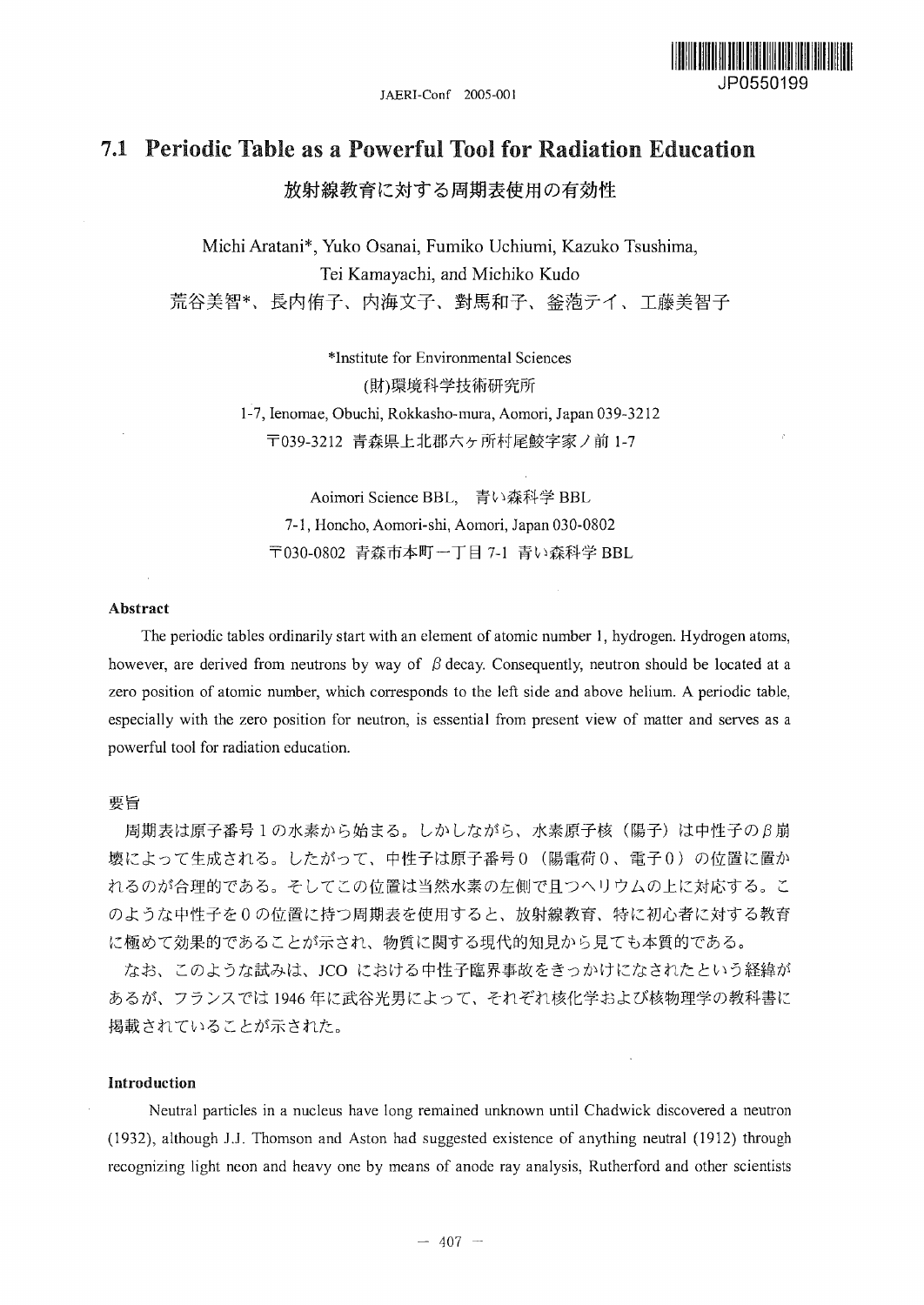independently predicted that anything neutral (1920) should exist in the nucleus. What was a cause of the difficulty in the history of discovery of neutron ?

A neutron criticality accident happened at the Tokai facilities of JCO, a nuclear fuel maker, on Sept. 30, 1999, and was discussed in various contexts domestically, and in a severe tone, especially at abroad /I/. A background survey of the environmental neutrons has not been performed at any nuclear facilities concerning fission in the country. Neutron monitor which detected and recorded the neutrons from the JCO criticality accident was what had been equipped for fusion research facilities fairly distant from the JCO, but not for facilities of nuclear fuel treatment. Radiation education on neutron has not been made in both school and social education. In this country, textbooks of this field have been entirely unchanged these 100 years, "We have three kinds of radiations,  $\alpha$ ,  $\beta$  and  $\gamma$  rays". That is all. It is meant that description on neutron was not seen in the textbooks. From this reason, scientists in basic fields and science educationists also must be said to have been responsible

\* Present address: Rokkasho Culture Society, 1-8, Nozukt, Obuchi, Rokkasho-mura, Aomori, Japan 039-3212

for the neutron criticality accident through making light of fundamental aspects of radiation education and nuclear technology without revision of the old textbooks during 100 years.

## Experimental (Social practice as Public Acceptance, hereafter PA, activities)

Just after the JCO accident, some lectures on properties of neutron were requested from the public in the vicinity of Rokkasho nuclear site in order to they may be become familiar with neutron and be free from anxiety on it. We, on demand, made lectures with a clear educational intention that an entire ignorance of neutron should be conquered for the public in the Peninsula Shimokita (Mutsu and Rokkasho), Chiba and Aomori. Focus is introduction of some explanation for understanding occurrence and properties of neutron. The explanation on properties of neutron was made as follows:

- 1) Neutrons come to the earth from the sun and stars, and are falling on us as rain or shower both day and night. This radiation which comes from the sky was called cosmic ray.
- 2) Secondary neutrons are derived from spallation (crashing into smaller parts) of nitrogen and oxygen atoms in the atmosphere due to the cosmic rays, spontaneous and induced fissions of uranium and transuranium elements, and neutron-producing nuclear reactions of light elements.
- 3) Neutron is beta-emitting nuclide with half-life of 10.6 min to decay into hydrogen, atomic number of which is one.
- 4) Neutron is a source matter of hydrogen in the universe.
- 5) Neutron should be regarded as an element with atomic number of zero.
- 6) Neutron is located before hydrogen in the table of isotopes as well as in the chart of nuclides.
- 7) Neutron should be listed up on the periodic table, and location of it should be before hydrogen, that is, left side of hydrogen, and above helium. The upper part of the left side of this newly arranged periodic table /2/ will serve for understanding as 'fusion corner'.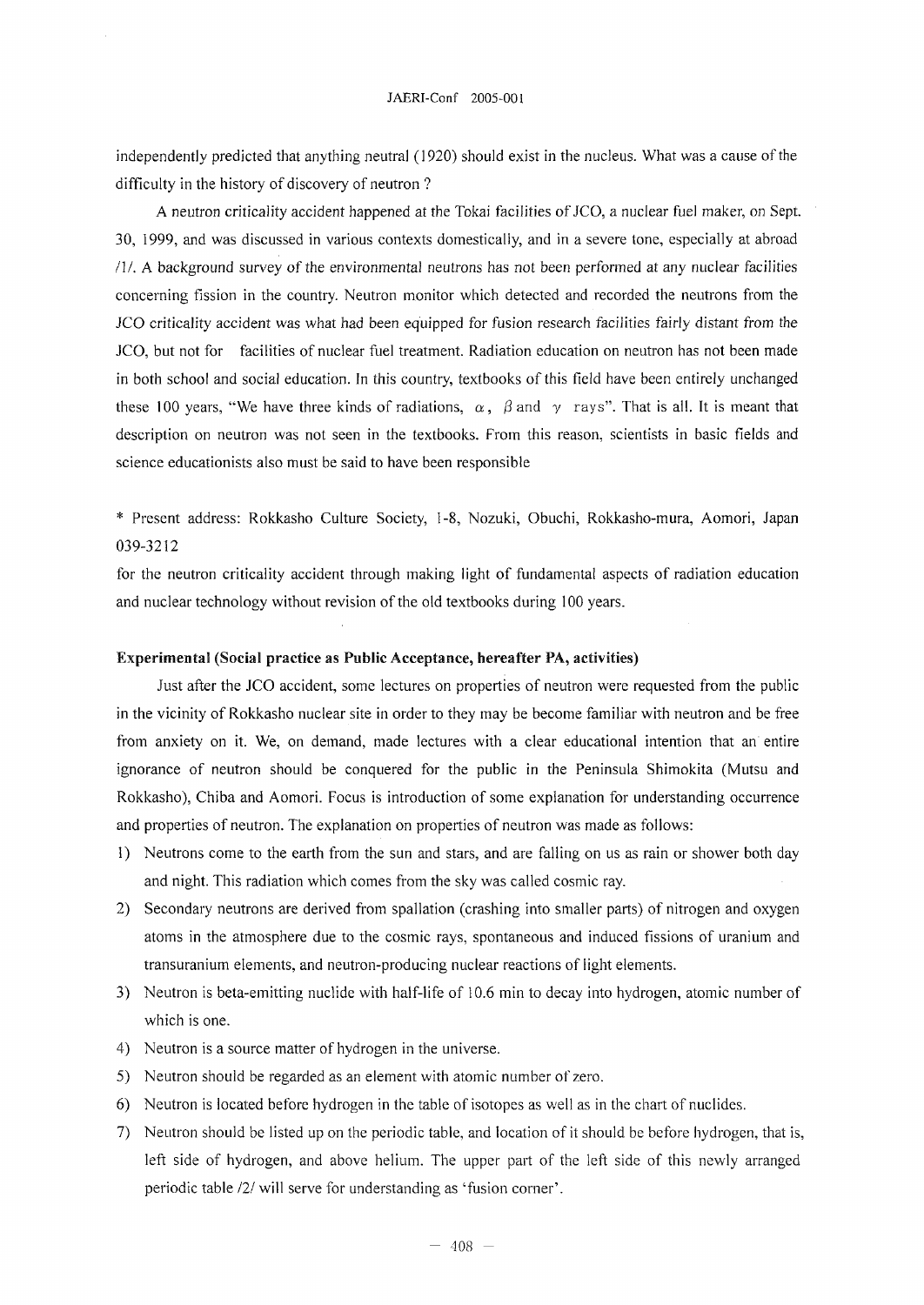- 8) Neutron gives its kinetic energy to hydrogen in the maximum efficiency. From this reason, hydrogen-containing materials (as well as human body) serve as effective shields of neutron.
- 9) Neutron is neutral in charge, and is not affected by both positive and negative charges of atom, so easily goes into matter without resistance. In other words, it has a great penetrating power against matter.
- 10) Slow neutron easily gets close to nucleus and is caught by it. The nucleus which has caught it will act as beta-emitting nucleus in most cases. So neutron will make radioactive matter, that is, activate other matter.
- 11) We are not able to detect or count particles without charge such as neutron using electric or electronic devices.
- 12) We must convert neutron without charge to any charged particle for detecting and counting.
- 13) Neutron reacts with boron to give alpha particle with the highest probability. This nuclear reaction is employed for detecting and counting neutrons.
- 14) This same nuclear reaction is made use of protecting human body against neutrons with the highest probability as well. Boron converts neutron (with the longest range of naturally occurred radiations) into alpha particle (with the shortest range of them).

A Series of these explanations are arranged in a historical sequence and logically natural order. It will be helpful for basic understanding of dynamical aspect of atoms. It, however, does not mean that we always come to the last explanation. In one case we have stopped at the eighth explanation, and in other case we have stepped to the twelfth one. A principle for selection is faces of audiences. Faces of audiences serve as an indicator for selection of the proper steps to meet the situation.

# Results

In Mutsu City, the meeting was organized by the Peninsula Shimokita Activation Society /3/. There are some fireman and head of fire department among the audience. In the accident of Tokai, the members of fire brigade were carelessly exposed to the neutrons in th criticality. So, they might have attended the meting of their own will for the purpose of understanding a radiation of neutron. The audiences in most cases understood the above-mentioned explanations, especially protection for human bodies using nuclear reaction with boron.

In Rokkasho Village, the Conference of Health Collaborators organized the meeting for understanding a shield against neutrons. They are responsible for helping medical doctors, nurses, and health nurses against the safety of the public. They wanted to understand how to protect human body against neutrons. Accordingly we proceeded to the last explanation in this case, and they learned about neutron enough. In the course of meeting, they showed a deep sympathy to the villagers of Tokai who were greatly disturbed by the accident.

In Chiba City, the members of the Society of Japanese Women Scientists organized the meeting at the NatiOnal Institute for Radiological Sciences. The targets were pupils of elementary schools, those of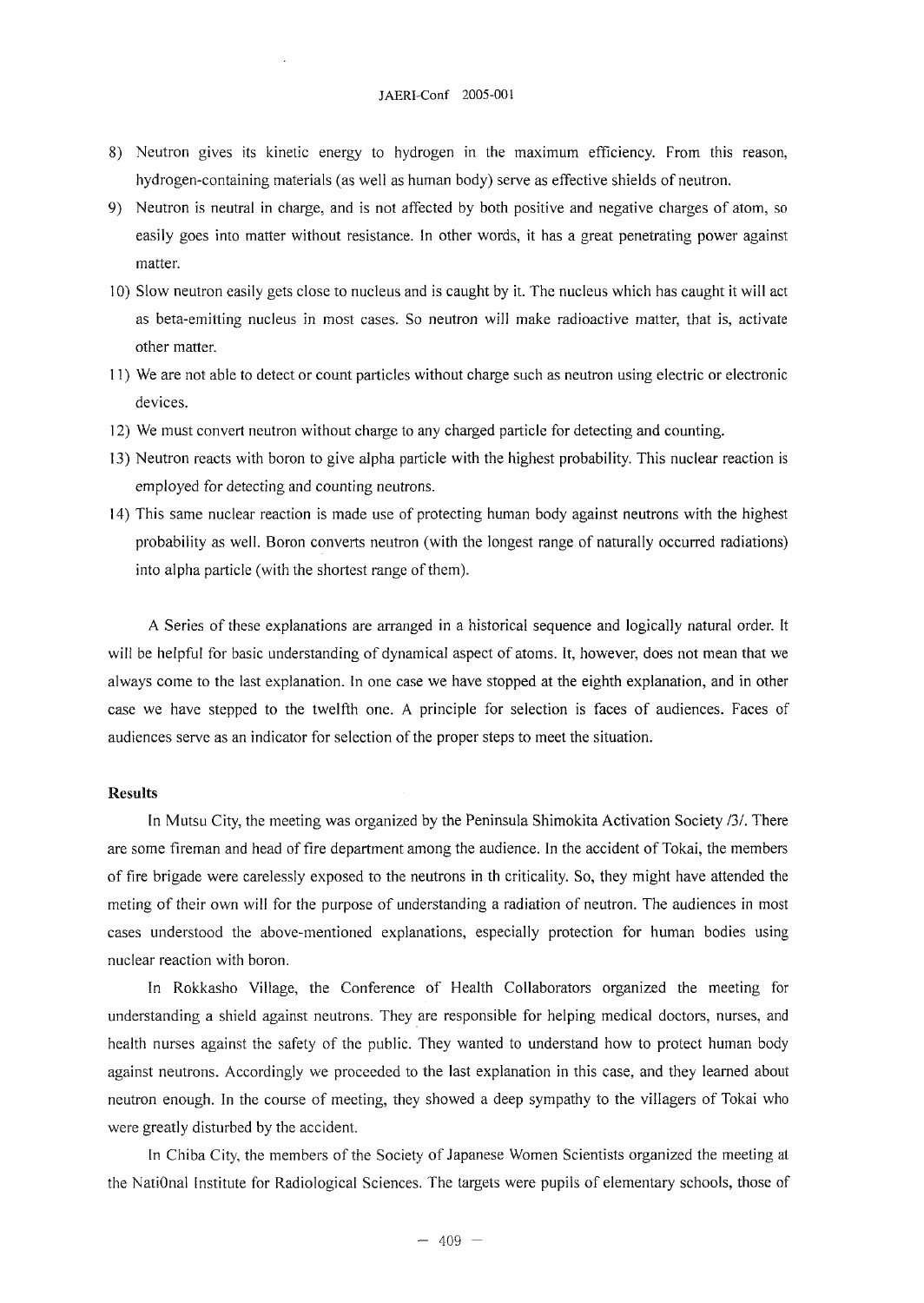junior and senior high schools, and citizens containing house wives. This meeting was accompanied by a science experiment class for radiation measurements by audience themselves. Counters of alpha, beta and gamma rays were ready for measuring samples, and a course of self-made cloud chambers and measurements of environmental radiations using them were recommended. We, for the first time, mentioned the new periodic table containing zero position of atomic number for neutron. After finishing of the course of measurements, one of the middle-aged house wives came to us and told that the periodic table with zero position of atomic number for neutron was very nice for her to make clear the meaning of periodic table itself and to know relation between atoms and neutrons, and remembered her of the school days. This comment by a citizen was the most encouraging for us to employ it for explanation of understanding neutron.

In Aomori City, members of the Rotary Club organized the meetings, and members of Aoimori Science BBL*IAI* organized meetings periodically twelve times during these two years. As a theme of the learning, topics of cosmic science were rather preferred to nuclear science. Universal occurrence of neutrons in the cosmos, their change into hydrogen and reverse change under gravitation in neutron stars and supernovae are reasonably understand using the periodic table containing neutron.

#### Discussion

1) Historical phase of the periodic table in relation with the discovery of radioactivity /Appendices 1/.

J.L. Meyer of Germany tried to classify elements using atomic weights obtained by S. Cannizzaro (1862, 1868). D.I. Mendelejeff announced his first periodic table of elements (1869). The next periodic table Mendelejeff proposed (1906) was a short period table similar as well as nowadays in use. On the other hand, Werner- Pfeiffer preferred along period table. There were some vacant positions for eka-elements that had not been discovered at that time. The word, eka, is a numeral of Sanskrit, one, and means an element that should contact in vertical direction in the table, or in a more concrete sense, an element that should locate just below in the table, because lighter elements were already known in most cases. In the case of neutron, it, however, was of a lighter case, or of the lightest case of unknown substances.

2) Possible effectivity for searching for any light particle.

When radioactive substances were discovered, they were recognized also to emit some light particles in addition to electromagnetic wave similar with X-ray, and first of all, a beta ray was recognized by Becqurel to be an electron with high velocity (1900), and an alpha ray by Rutherford to be positively charged helium with high velocity (1909). During This period /5-8/ , if any lighter material particles (apart from charge) than helium were supposed to be emitted in a phenomenon of the radioactivity and were searched consciously, a situation in relation to the discovery of neutron might have been so much different from the history. Before the discovery of neutron, a framework of human beings for observing and thinking natural phenomena was so deeply affected from negativity/positivity dualism /Appendices 2/ as a general principle that it seemed to be very difficult for human beings to think of a neutral particle, and it took much longer than thirty years for them to discover neutron after discovery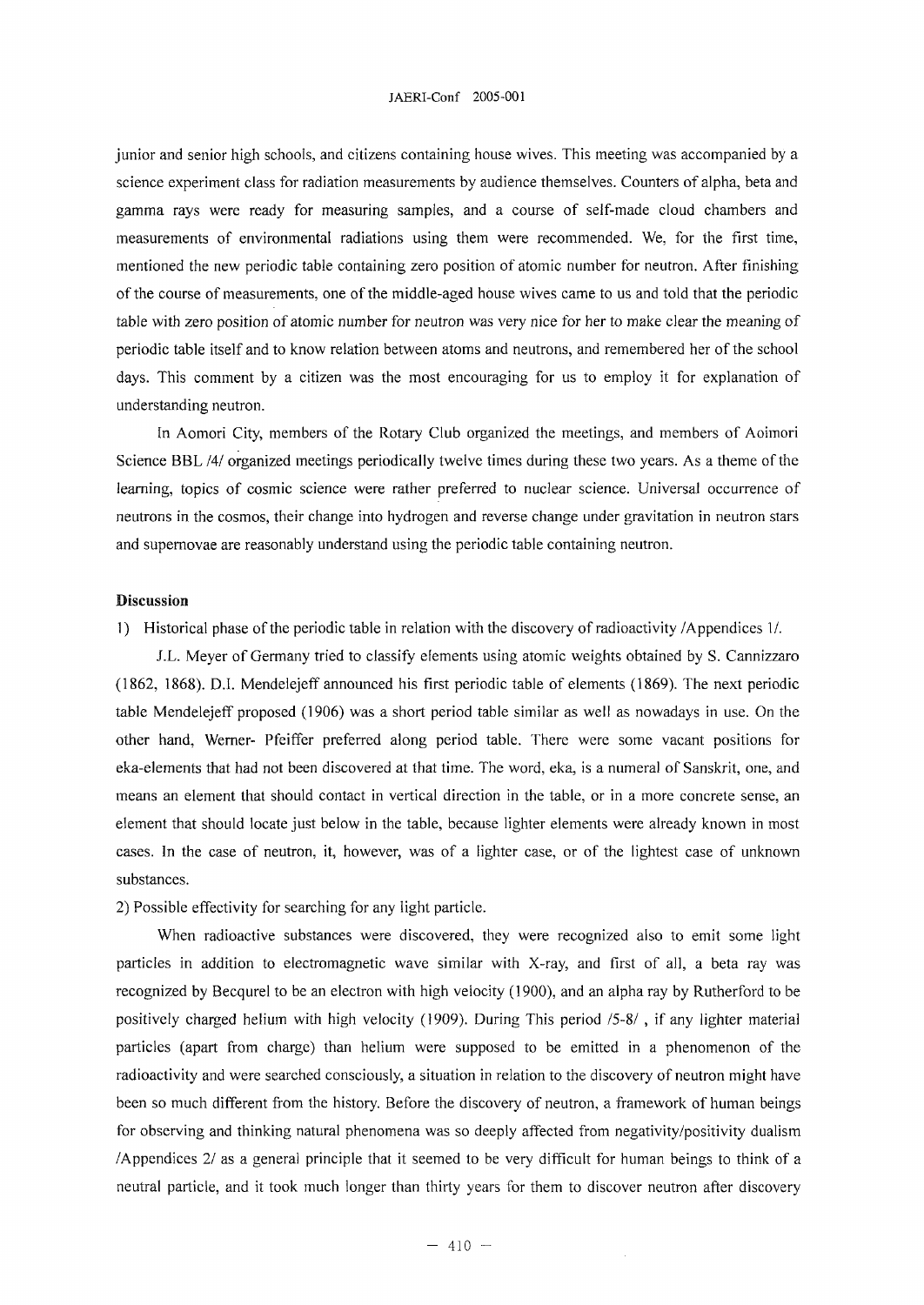electron. It may be possible for us to call a lighter particle (than helium) emitted from decay of radioactive substances or nuclear reactions as eka-helium /Appendices 3/, because it ought to exist in an atom and to compose atoms as well as helium nucleus (alpha particle).

3) Effectivity for understanding relation between neutron and matter.

In some stage of classifying various kinds of atoms, there was clear step where hydrogen was regarded as a component of atoms, because of atomic weight of each atom seemed to be integer times of that of hydrogen. This hunch was not to be entirely a mistake when neutron was not yet discovered, and was thought to rather contain implicitly possible existence of a particle with nearly equal atomic 'weight'. At this stage, the position with atomic weight of one and atomic number of one may regarded to be in degeneracy with atomic number of zero. The discovery of neutron splits the degeneracy into the different two states, neutron and proton, and the latter is written in atomic expression as hydrogen, but the former itself is neutral to be located at the zero position of atomic number.

The house wife among the audience of the meeting at Chiba City told that, though she learned atoms in the ordinary periodic table and neutron in her high school days, she was able to understand a total image of substance and relation between neutron and matter under a sweep of eyes by our explanation using the periodic table with zero position. This testimony given in the meeting for the public seemed to be very important as that from non-specialist of science, and gave us the first chance inspiring us so much that we employed with confidence the periodic table with zero position of atomic number. 4) Effectivity for understanding nuclear fusion reaction.

The upper part of the left side of the periodic table is effective for explanation of nuclear fusion reaction, which takes place from four hydrogen atoms to give one atom of helium (and two neutrinos) in the sun and stars, and from one deuterium atom and one tritium atom to gives one helium atom (and two neutrinos) and one neutron in a fusion reactor on the earth.

5) The periodic table with zero position in relation to TABLE OF ISOTOPES and CHART OF NUCLIDES.

We have various kinds of TABLE OF ISOTOPES *191,* in which the zero position of atomic number, of course, has been established for neutron. Isotopes are one-dimensionally arranged versus atomic number with internal order in mass number. If we make isotopes degenerate in mass number in the table of isotopes, and make element degenerate periodicity in the periodic table with zero position for neutron, resulting two one-dimensional series are entirely in agreement with each other. On the other hand, in various kinds of CHART OF NUCLIDES /10/ published, the zero position of atomic number for neutron is reasonably reserved rather as a starting point. Nuclides are expanded two-dimensionally versus atomic number and neutron number with equal mass line with 90 degree against a line on which atomic number is equal to neutron number. If we make the chart degenerate in neutron number, a resulting one-dimensional series as well become the same as above mentioned two one-dimensional series. The periodic table with zero position of atomic number for neutron, the table of isotopes, and the chart of nuclides, irrespective of difference in appearance, are entirely equivalent from viewpoint of a scientific recognition on matter.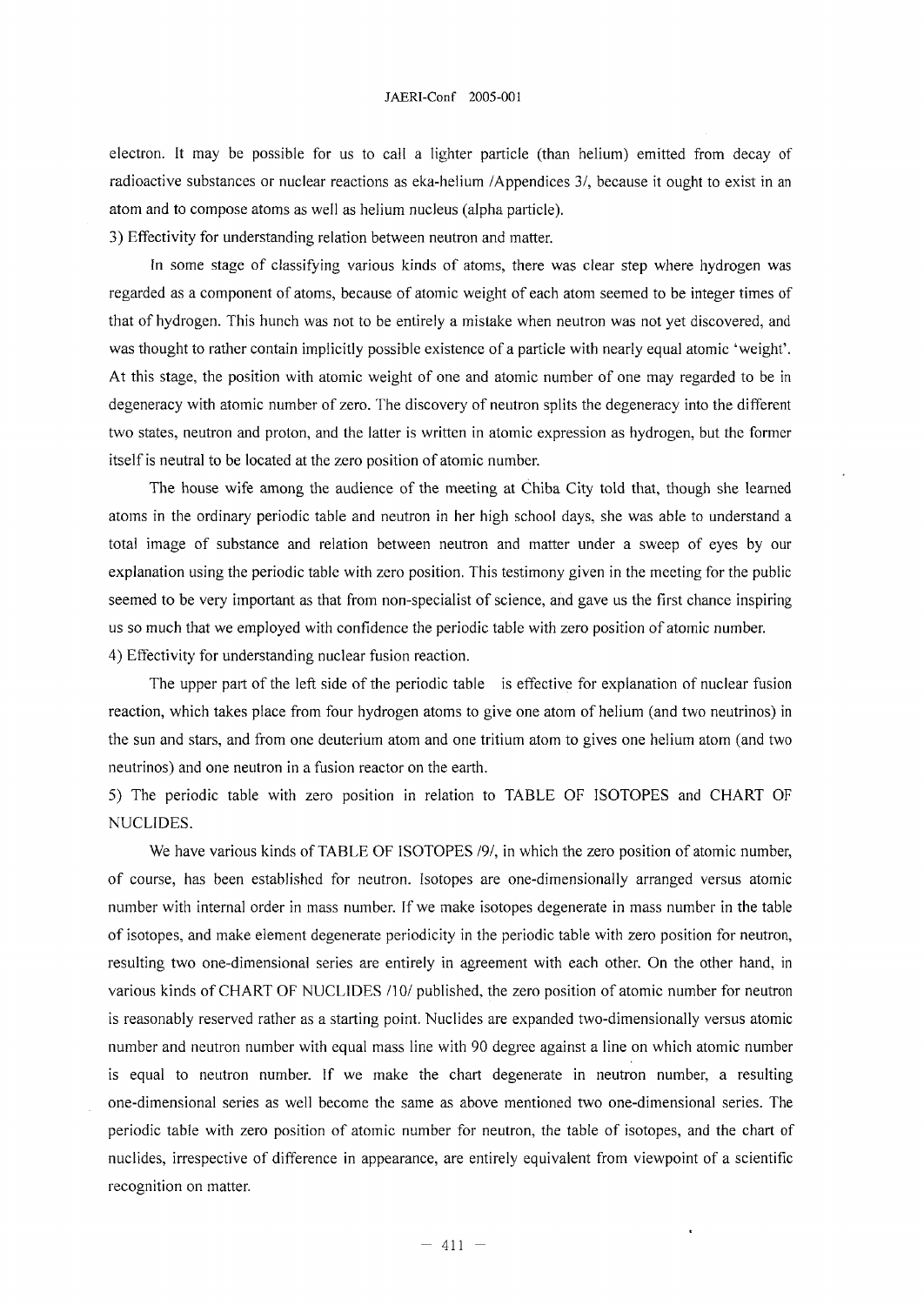### **Conclusions**

It has been made clear through our practice in the public acceptance activities that the periodic table with zero position for neutron functions effective for radiation education to the public, especially to beginners. It promotes understanding of dynamical aspect of atoms, namely, change of radioactive elements with atomic number N (containing zero) emitting beta ray (electron) into elements adjacent to the rightside with atomic number N+l, relation between neutron and matter, for example, neutron capture (activation of matter by neutron), following decomposition (nuclear fission), and nuclear fusion reaction.

# References

- 1. Nature, **401,** 513, 1999.
- 2. M. Aratani, Forward to All-around Survey of Environmental Neutrons from Cosmic Ray Secondary Neutron Measurements, Proceedings of the Fisrst Workshop on Environmental Radioactivity, 65, KEK, Tsukuba, Japan, March 30-31, 2000.
- 3. M. Aratani, Safety in the National Policy for Atomic Energy, Proceedings of 11<sup>th</sup> Intenational Conference of Women Engineers and Scientists, 413, Chiba, Japan, July 24-27, 1999.
- 4. Michiko Kudo, Tei Kamayachi, Kazuko Tsushima, Umiko Uchiumi, Michi Aratani, and Yuko Osanai, Science Education in Lifelong Education, Annual Report of the Sciety of Japanese Women Scientists, Vol. 4, 40-44, 2003.
- 5. M. Aratani, Messages Carried by "Life of Harriet Brooks, Mathew Effect and Women Scientists'76-8/, KAGAKUSHI, The Journal of the Japanese Society for the History of Chemistry, 28, 2001.
- 6. Marelene F. Rayner-Canham and Geoffrey W. Rayner-Canham, HARRIET BROKKS, PIONEER NUCLEAR SCIENTIST, McGill-Queen's University Press, 1992.
- 7. S. Sasagawa and M. Aratani, LIFE OF HARRIET BROOKS, MATHEW EFFECT AND WOMEN SCIENTISTS, Tokyo, Maruzen Co. Ltd., 1998 (In Japanese).
- 8. M. Aratani, HARRIET BROOKS (1876-1933), A WOMAN SCIENTIST WHO OBSERVED DECAY SERIES AND RECOIL FOR THE FIRST TIME, Isotope News, No.2, 1999.
- 9. E.g., TABLE OF ISOTOPES, edited by C.M. Lederer and V.S. Shirley, Lawrence Berkeley Laboratory, University of California, Berkeley.
- 10. E.g., CHART OF THE NUCLIDE 2000, edited by Japanese Nuclear Data Committee and Nuclear Data Center, Japan Atomic Energy Research Institute, Tokai, Japan.

### Appendix

Appendices 1. From atom to nucleus.

The word, atom, was originally introduced by ancient materialists as an ultimate particle of which the universe is composed. The word, atom means not to be divided into any parts. At beginning of the 19<sup>th</sup> century this philosophical concept, however, has been changed by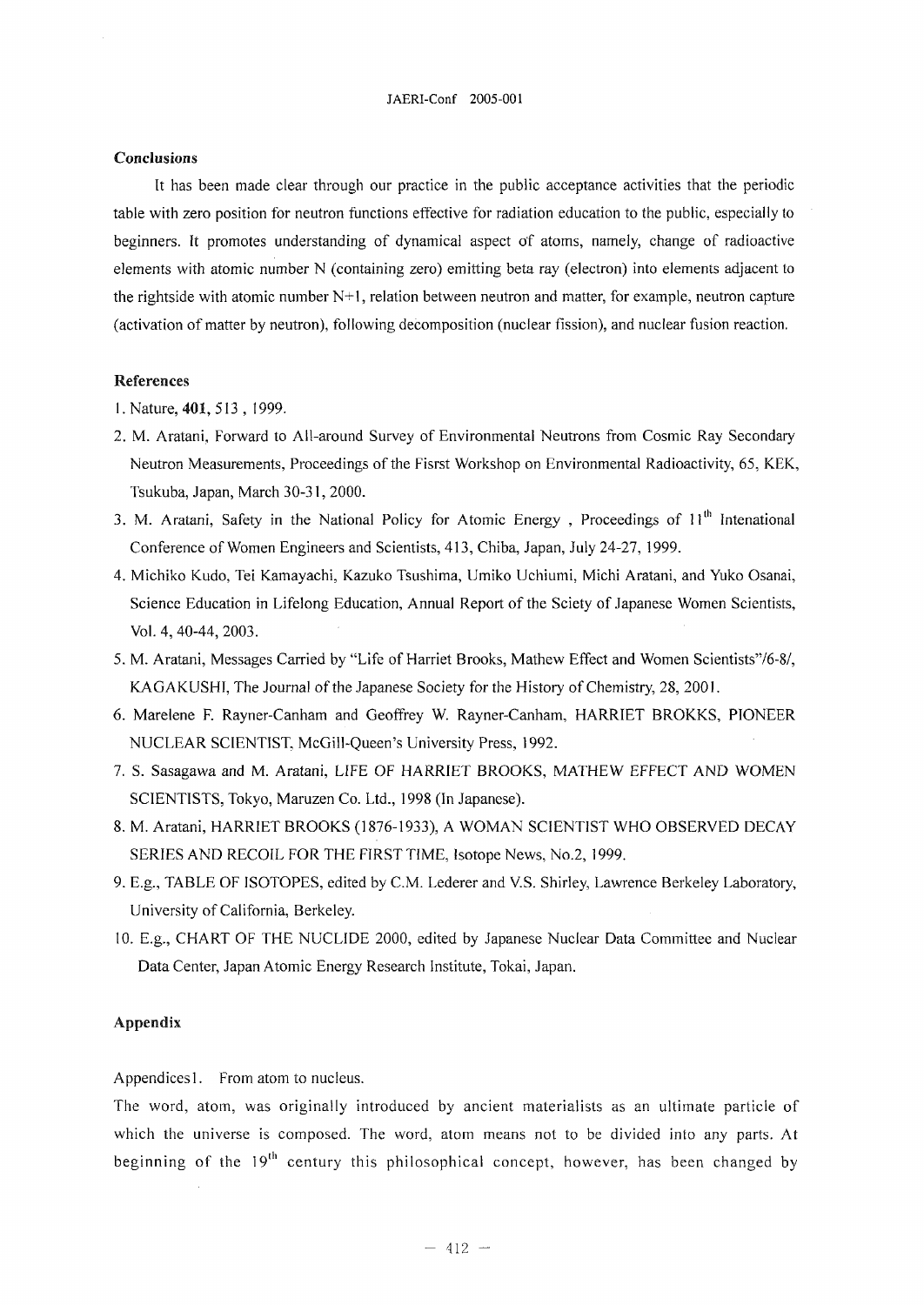Avogadro into a scientific concept that shows what is actually countable one by one. At the very short time from the end of the  $19<sup>th</sup>$  century to the beginning of  $20<sup>th</sup>$  century, it came to be thought that atom should have any internal structure according to a series of discoveries of X-ray, electron, radiations from uranium minerals, and polonium and radium as the first group of radioactive elements. At this stage, the definition that atom is what is not to be divided was no longer valid. Although atom has become something to be divided, it has remained yet unknown how atom should be divided. In other words, nucleus was not yet known, and consequently was not defined. It was in those days that the short period periodic table of elements was introduced by Medelejeff. Discovery of nucleus could not be earlier than recognition of alpha ray to be helium without electron (1909) by Rutherford group. And, nucleus, was ultimately discovered (1911) through experiment of alpha ray scattering with gold plate by Rutherford. Accordingly, about 10 years or more after J.J. Thomson discovered electron (1897) may be said to be a creative twilight through which the scientists roamed about a concept of nucleus /5-8/. At this stage, negativity/positivity dualism functioned still effective. At the next stage, however, the dualism did not work well, and twenty years passed till discovery of neutron (1932). Discovery of neutron may be said to liberation from the old framework of thinking like the negativity/poitivity dualism common to human beings irrespective east or west.

Appendices 2. The theory of negativity/positivity five elements (yin-yang wu xing theory) in ancient China.

Ancient Chinese philosophers developed the theory of negativity/positivity five elements. The theory is regarded to originate fro a shade/shine dualism. The terminology suggests that this theory of southern origin, because it may be possible only in the subtropical region that a shade protects living things from sunshine, and make them feel comfortable under shade of trees. In an early stage, theory of shade and shine, and theory of five elements were independently proposed, and the former was developed to more concrete negativity/positivity dualism, which combined with the latter to form one theory.

Here, five elements mean wood, fire, soil, metal, and water. The order of the five elements should be written in this way, because it has a meaning or an interpretation. Each of elements was composed from rarest gaseous material, qi. It seems to be similar to ether that was thought by ancient Greek philosophers to be the rarest and noblest element prevailing only in the universe above the moon and named the fifth elements in addition to four elements (fire, air, water, and soil) in the universe below the moon, namely on the earth. Both the qi and the ether were neutral in nature. The qi, however, later split into twi phases, negativity (yin) and positivity (yang). At this stage, wood was thought to be composed of less negativity and more positivity, fire was of positivity only (this is similar to phlogiston in alchemy), soil was of half negativity and half positivity, metal was of more negativity and less positivity, and water was of negativity only. This was a main pont of the theory of negativity/positivity five elements.

By the way, what does this order of the five elements mean? It seems to us curious logically. An